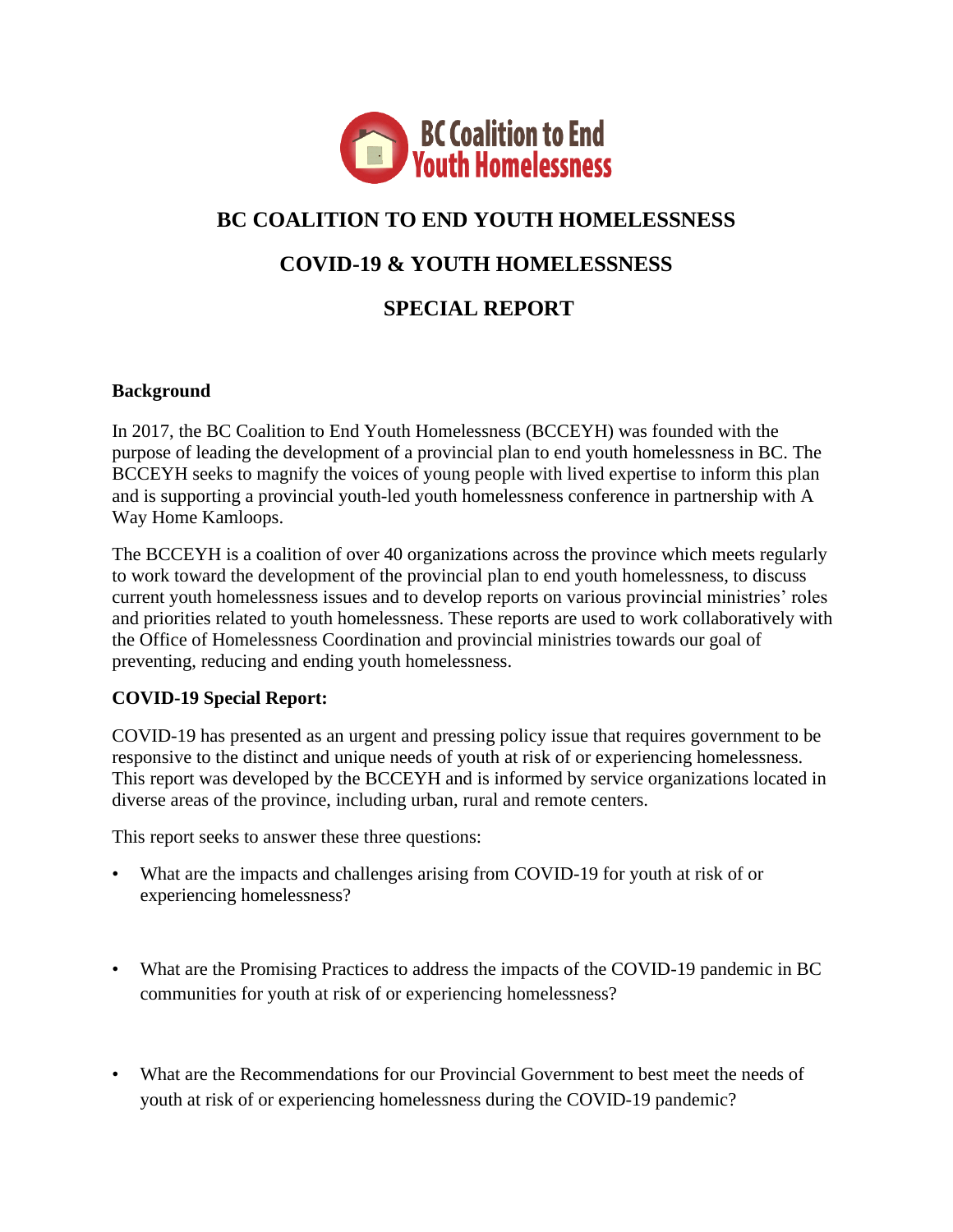#### **Impacts and challenges arising from COVID-19:**

The BCCEYH identified significant risks of homelessness for youth in the foster-care system as a result of COVID-19. The greatest challenges included:

- Youth are facing placement instability as foster parents and residential providers are concerned that some youth are not social distancing and still going out with friends.
- Youth are in a developmental stage where peers are critical to their wellness, which is sometimes more pronounced in the foster system where all supports are paid. This leads to the possibility of homelessness as youth may be asked to leave their placements and there are not enough alternative placements.
- Caregivers are expressing concern about youth not following physical distancing and other safe practices. This could pose a risk to the home – and a possible risk of youth losing their home as a result. It was noted that many foster parents are elderly, at higher risk for COVID-19, magnifying this issue and risk.
- Extended Family Care programs are breaking down, especially in rural areas. For example, in Nelson a youth went into town and was asked not to go back.
- Visitations with parents and children are being cancelled and families are being asked to do this via Zoom, which is challenging as not everyone has access to this technology.
- MCFD needs to reconsider their position on technology for youth in care. COVID-19 has demonstrated the increased disparity in access to internet and cell phones (digital divide) for youth in and from government care. Technology needs to be funded to support education and access to education.
- Youth who are struggling with substance use do not have access to appropriate harm reduction plans in the care home that supports safe use.
- Service providers and youth report that Social Worker caseloads continue to be high and youth from care are finding themselves underserved and overlooked during this time of COVID-19.
- Because youth do not have access to services, there is uncertainty to planning, and in some cases, planning has come to a halt. This is negative especially for youth aging out of care or transitioning to adult services.
- With youth not aging out during this time, will this mean a larger demographic aging out at a later date? If so, non- profits will need more resources to meet this need.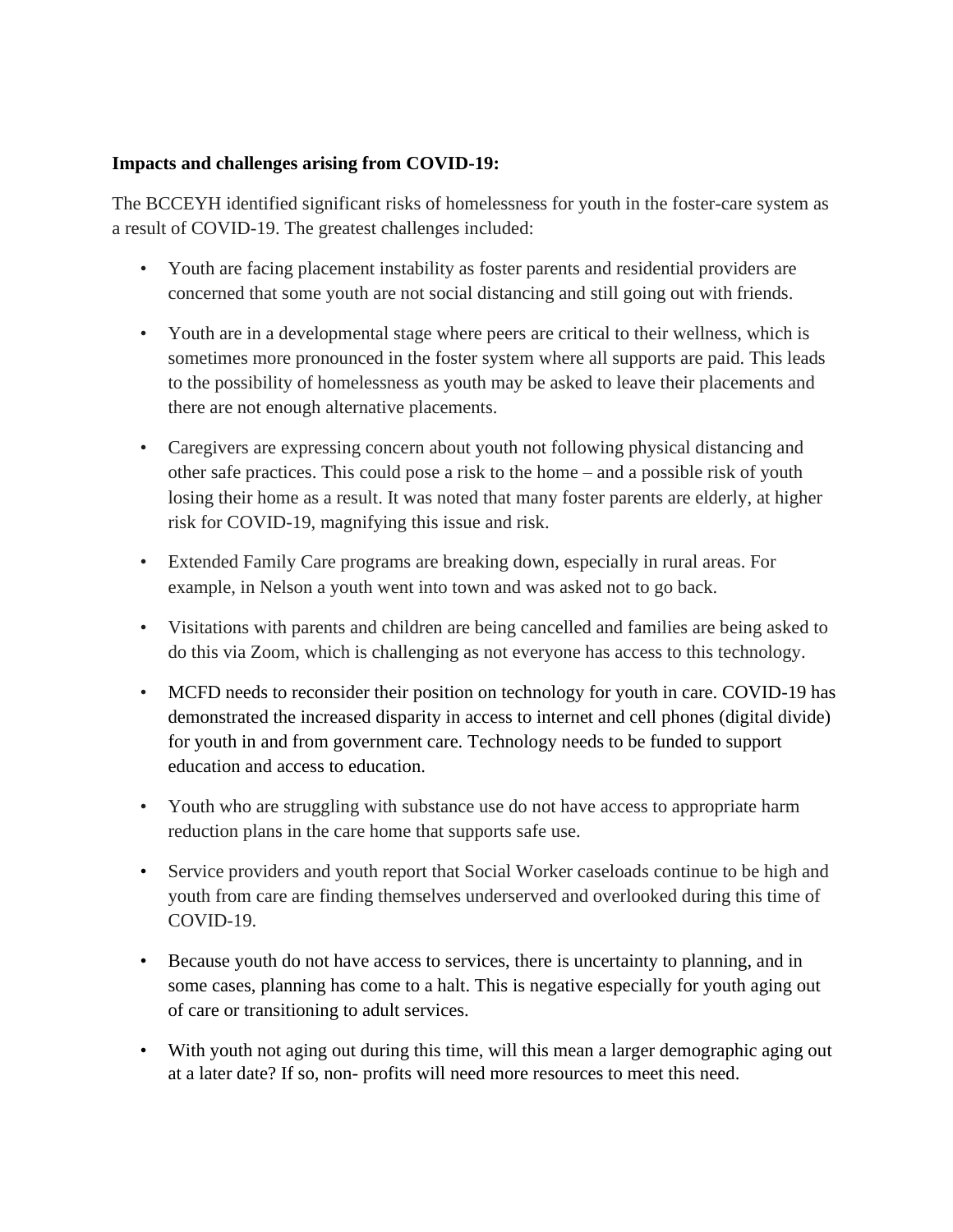- What is then plan when youth in care are asked to leave where they are staying? There should be a COVID-19 Contingency Plan for every youth in care that addresses family visiting plans and alternatives, and technology.
- Some youth in care are being put in inappropriate placements in hotels and other nonyouth-friendly settings.

The BCCEYH identified a lack of access to technology as a significant barrier and challenge for youth at risk of or experiencing homelessness. This includes:

- Youth can't afford the hardware or the data plans and ongoing internet costs. In the past, youth could access wi-fi at the library, but in this time cannot access the existing supports, which leaves vulnerable youth unable to connect to service organizations.
- Access to technology should be considered a right and a basic need to help youth keep up with education. In the UK, there is a class action suit from youth **experiencing poverty to increase** access to internet **and technology tools** for education.
- Services providers identified that MCFD has never recognized technology, internet, and the needed support in a residential resource. This leads to non-profits having to be tech leads during this time of COVID-19.
- The technology side related to the School District has been challenging, as not all youth have access to wi-fi even if they are provided the hardware. Youth are not allowed in the schools or other places where they could access wi-fi.

BCCEYH members have reported a worsening of mental health concerns, substance use, and crises for some youth as a result of COVID-19. There is a lack of support or emergency housing to help youth in this uncertain time. This includes:

- Ongoing worries and concerns from participant about losing service due to closures. Many youth are cut off from their natural and formal service provider supports during this time.
- Youth are experiencing increased mental health emergencies. Youth are presenting in hospital for mental health concerns such as suicide attempts and are being sent home, due to a lack of resources related to COVID-19.
- Youth are struggling to access prescriptions and it feels like everything is a band-aid and crisis response. One youth in Nelson has been waiting a long time just for approval on a prescription.
- Youth are at increased risk of overdose, as they may be using alone, trying a different substance due to limited supply, or having their substances cut.
- Non-profits are facing many challenges of not having the needed resources to respond to COVID-19 and adequately support youth. Many funding initiatives require justification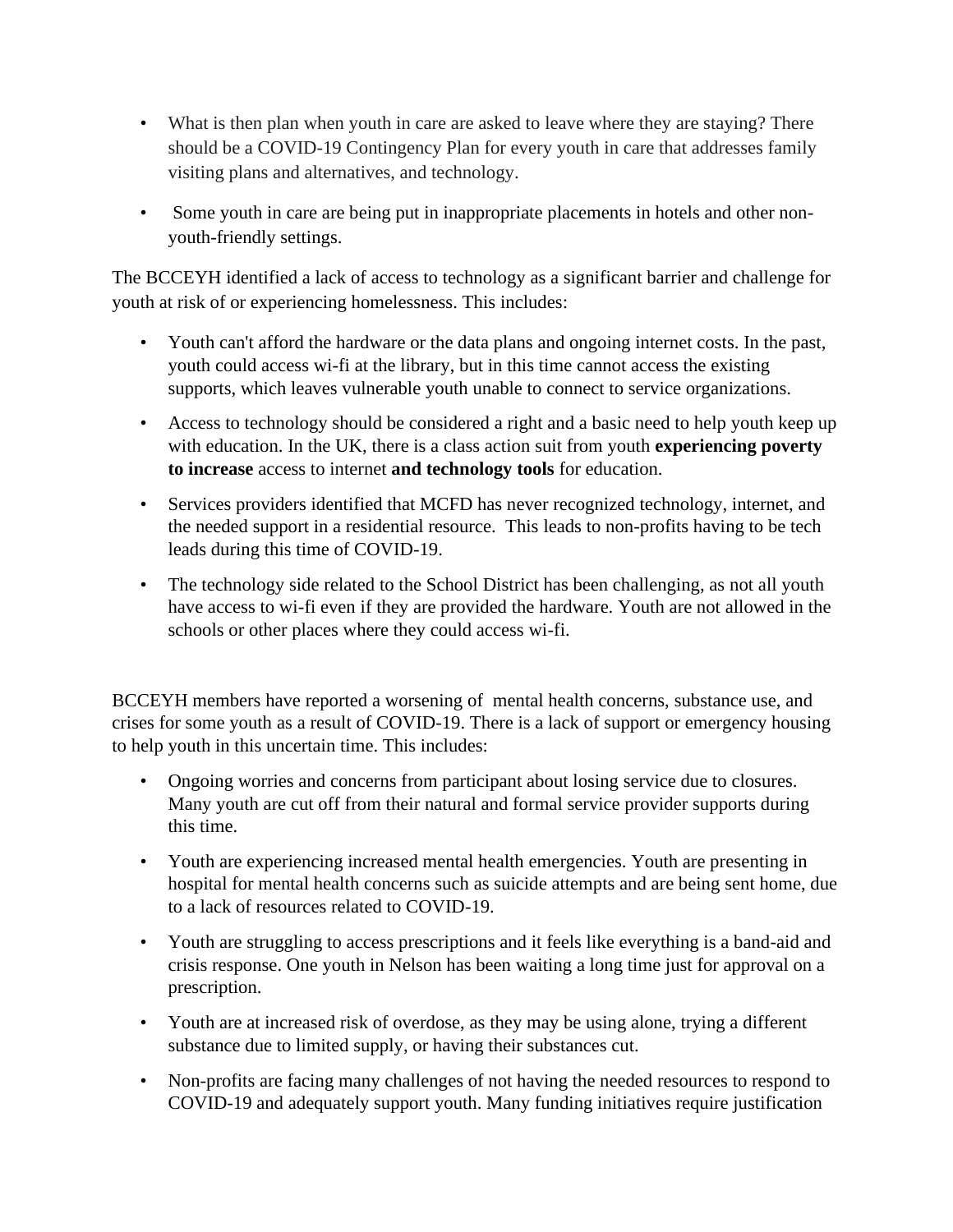that it is in response to COVID 19 and do not include impacts such as mental health and substance use.

- Many non-profits are not eligible for Wage Subsidies as they cannot show a wage loss, but are clearly responding to greater need.
- Non-profits providing supportive housing are challenged to provide the comprehensive support for youth in social isolation.
- **Some** services have shut down in Victoria, including the Youth Shelter funded through MCFD. Youth are sleeping outside in the parks. Outreach workers are providing mental health support. All normal services have changed, which is alarming and confusing to youth. A lot of youth feel like this isn't real, doesn't feel it is serious, and there is a lot of avoidance. How do we inform them? We are trying to protect them from confusion and fear.
- There is a need to focus on communications to help youth be informed about what is really happening and what services exist to help.
- Service providers would like the Ministry of Mental Health & Addictions to support them to provide the increased mental health resources that are needed at this time.
- Non-profits are experiencing challenges in supporting staff with their personal anxieties. The sector was already stretched thin on resources, but are now on the front line of this pandemic and don't have the staffing resources to respond.

Youth are facing increased risk of homelessness and malnutrition during the COVID-19 pandemic and there is a lack of supports and housing inventory to respond to this need.

- The need for access to food and housing has increased for youth at risk of or experiencing homelessness. COVID-19 compounds already existing challenges around food and housing security.
- There is increased anxiety over food security. Aunt Leah's has had to expand programs, as grocery shopping has become too intense and stressful of a process. They are doing up care packages and getting medications filled up to support youth.
- Youth are at risk of losing their housing due to the impacts of mental health and substance use. This includes breakdown in familial relationships, and a lack of resources to help families stay together. Some youth may need to be reminded/educated that they can still be evicted for bad behavior as some youth in Williams Lake think they are invincible.
- Youth may face increased abuse at home and lack the resources, including access to youth shelters, to safely leave a crisis situation.
- It is increasingly becoming more challenging to secure market housing or shared accommodations during this time of social distancing.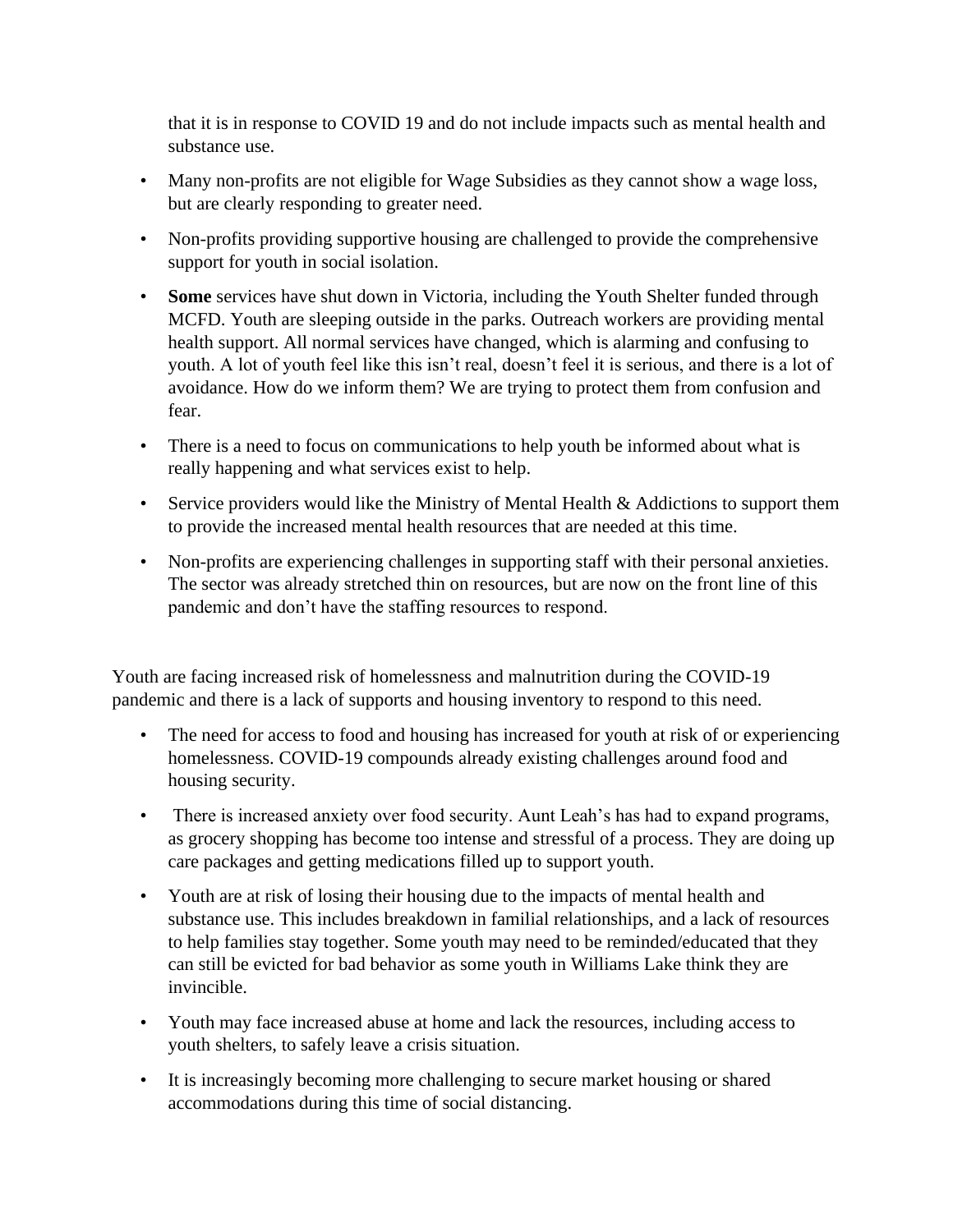• There is increased housing insecurity as youth are losing placements and not having placements available. There is no specific funding around housing for youth through MCFD.

#### **Promising Practices to address the impacts of the COVID-19 pandemic on youth:**

The BCCEYH would like to recognize the promising practices and swift response that the provincial government has already taken to help prevent and respond to youth homelessness. This includes:

- The Ministry of Municipal Affairs & Housing and BC Housing has proclaimed that no one is to be evicted during this time, which is good for youth.
- BC Housing is looking at a youth-specific response and trying to secure designated spaces for youth. For example, Nelson is working with BC Housing and has secured 75 motel rooms with separate entrances for people who have COVID 19. This program is accessible for youth, but youth-specific supports and safeguards will be needed.
- The Ministry of Children & Family Development has adopted an interim policy that will not require that you "age out" during the pandemic and youth will have the choice to stay in their current placement or not. Additionally, they have increased flexibility in the eligibility constraints of Agreements with Young Adults, including suspension of calendar months. Could this be an opportunity for government to extend after-care services post COVID-19?
- MCFD has continued meeting with the Fostering Change team on a weekly basis even during this time of COVID-19, which shows commitment to pro-active communication.
- School District 8 is distributing Google Chrome tablets to students who don't have it.

Non-profits across the province are developing innovative strategies to continue supporting youth during this time of COVID-19.

- Although community centers are closed, many non-profits are still providing access to workers via phone and Zoom. Non-profits are helping with food programs and helping to get prescriptions filled out. Aunt Leah's is providing groceries to go for youth.
- Non-profits have had to rapidly change policies and procedures such as providing food services outside of the building and outreach services to provide food and clothes. One developed a Facebook page where youth can say their needs and they can meet them.
- Some organizations have temporarily expanded age mandate. For example, at Covenant House, no youth will age out of their programs during this time.
- Aunt Leah's has received increased financial support for their Emergency Housing Funds Subsidy program that allows the Society to immediately house youth. The organization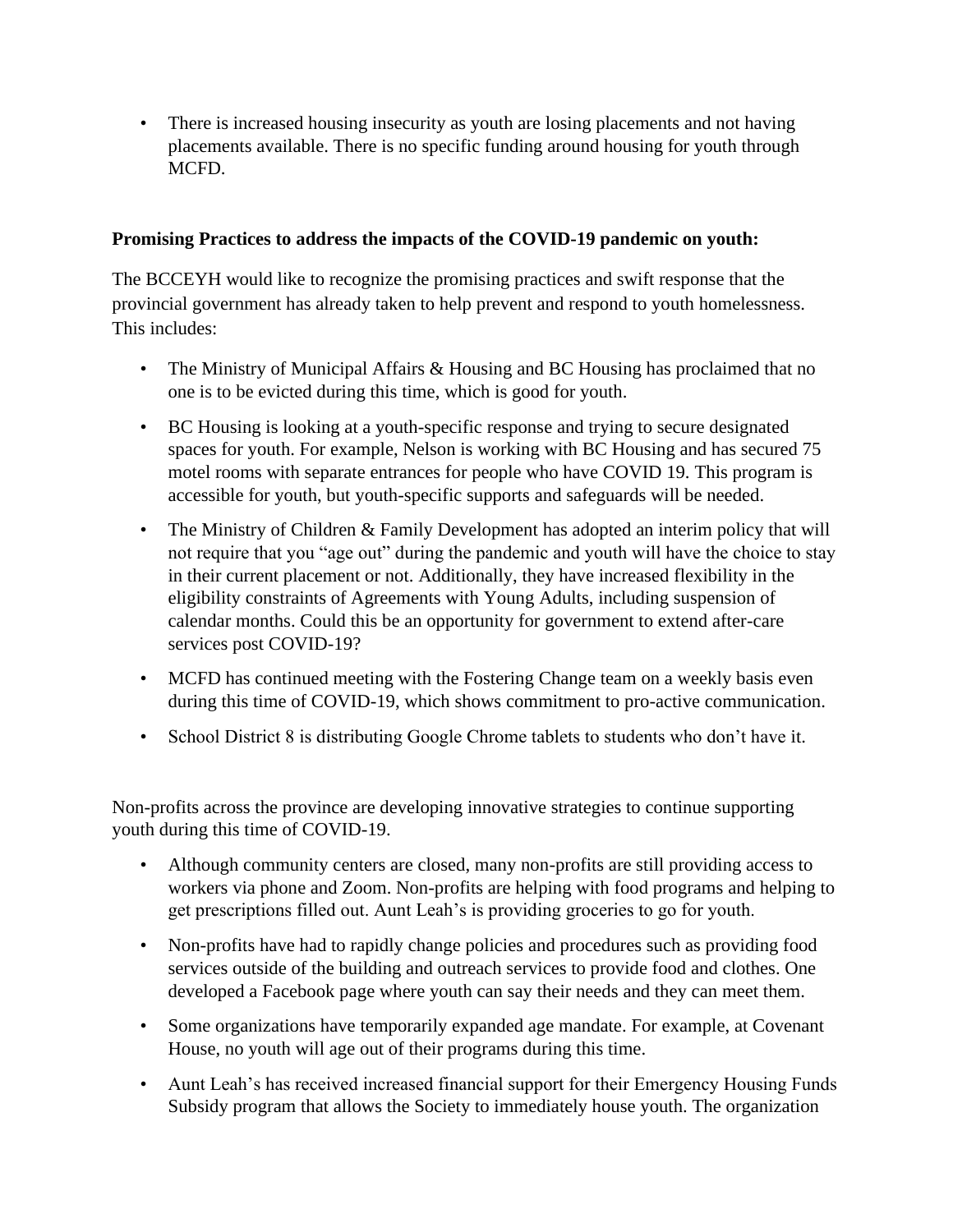provides a letter to the landlord guaranteeing that rent will be paid and damages covered. To support youth's education acquisition, they are providing software and hardware to ensure youth do not fall behind during the pandemic.

- A webinar on Supporting Harm Reduction in COVID-19 Shelter and Self-Isolation is helpful. It can be found at:<http://cnh3.ca/resources/>
- Aunt Leah's has received financial support to provide executive coaching support for the Leadership Team during the pandemic.
- A Way Home Kamloops continues to provide youth with access to coordinated housing and supports throughout the pandemic and has provided youth experiencing homelessness with emergency housing through donated hotel stay coupons from community. This helps youth stay out of the shelter system.
- Private philanthropists such as foundations are taking initiative to respond to the gaps youth are experiencing as a result of COVID-19. For example: [https://www.cafdn.org/for](https://www.cafdn.org/for-youth/covid-19-youth-support-fund/)[youth/covid-19-youth-support-fund/#1561663407827-64b3ba97-458b](https://www.cafdn.org/for-youth/covid-19-youth-support-fund/)

During this time of COVID-19, communication becomes critical. The BCCEYH would like to acknowledge these resources for information and online resources.

- The Office of the Representative of Children & Youth have taken the lead on a pro-active Social Media Campaign with their Youth Social Media team. This is helping to educate youth on social distancing to help prevent homelessness by helping youth maintain their placements.
- <https://kidshelpphone.ca/get-info/were-here-for-you-during-covid-19-novel-coronavirus>
- <https://mindyourmind.ca/>

### **Recommendations for the Provincial Government to best meet the needs of youth during the COVID-19 pandemic:**

- Provide reliable technology to all youth in need. Technology for all youth needs to be seen as a basic need and high priority at this time. The inequities in access to technology are resulting in increased disparity in access to education - and potentially life-saving support to vulnerable youth. Youth need access to internet, cell-phones, laptops, and printers in order to have equal access to education and supports.
- Provide universal and comprehensive after-care supports post 19 for all youth in the foster care system regardless of their circumstance with waitlists eliminated. Non-profits are concerned about their capacity to support a larger cohort of youth aging out all at